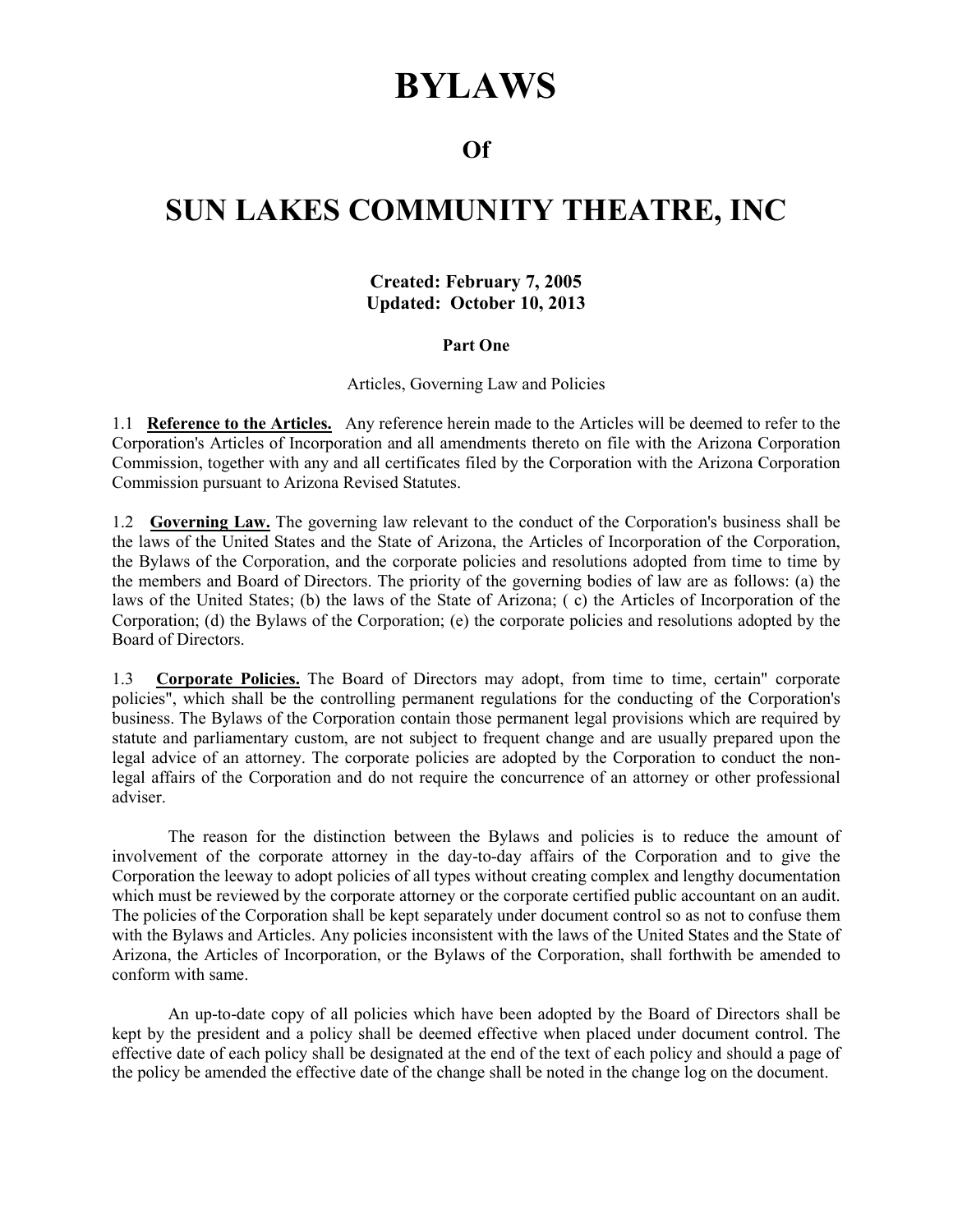#### **PART 2**

#### 2.0 **Mission Statement.** The mission of the Sun Lakes Community Theatre (SLCT) shall be to:

- present live theatre that is produced and performed by residents of the Sun Lakes communities
- provide specialized productions for targeted audiences
- create educational opportunities for residents to develop and enhance their skills
- support the development of live theatre in the surrounding community

2.1 **Qualifications and Classification.** All persons who support the purposes of the Corporation, residents/property owners of all Sun Lakes communities, may become members with the payment of dues.

2.2 **Membership Records**. The membership roster shall be kept under document control, in which shall be accurately recorded the date, the name, post office address, phone number, and electronic mail (email) address of the member.

2.3 **Transfer of Membership.** Membership is not transferrable or assignable.

2.4 **Record Date.** The Board of Directors may close membership at their discretion for a period not exceeding 40 days preceding any meeting, annual or special, of the members.

2.5. **Annual Dues.** The Board of Directors shall determine from time to time the amount of contribution and annual dues payable to the Corporation by members of each class.

2.6 **Payment of Dues.** Dues shall be paid each year.

2.7. **Roster of Members.** Each year, prior to the annual meeting, the president and treasurer of the Corporation shall give to the members and the directors a certified statement setting forth the members who are entitled to vote as members of the Corporation. An original of the Roster of Members shall be archived with the minutes of the annual meeting. Until the next Roster of Members is prepared, this Roster of Members shall control who is entitled to vote.

- 2.8. **Compensation**. Members shall not receive compensation or expenses for attendance at any meeting of the members. Members shall not receive any stated salary for their services; however, the Board of Directors has the power in its discretion to contract for and to pay compensation to members rendering unusual or special services to the Corporation for the value of such services.
- 2.9. **Document Control of Official Records**. All business records shall be electronically placed under document control in a secure manner. These will be considered the official copies for all business purposes. Hard copies may be printed for personal use. All previous versions of official records must be retained when superseded by an updated version. Document control is necessary to maintain corporate history and accuracy.

#### **PART 3**

3.1. **Annual Meeting.** The annual meeting of the members for the purpose of electing directors and transacting any other business which may properly come before the meeting shall be held at a time and place determined by the Board of Directors.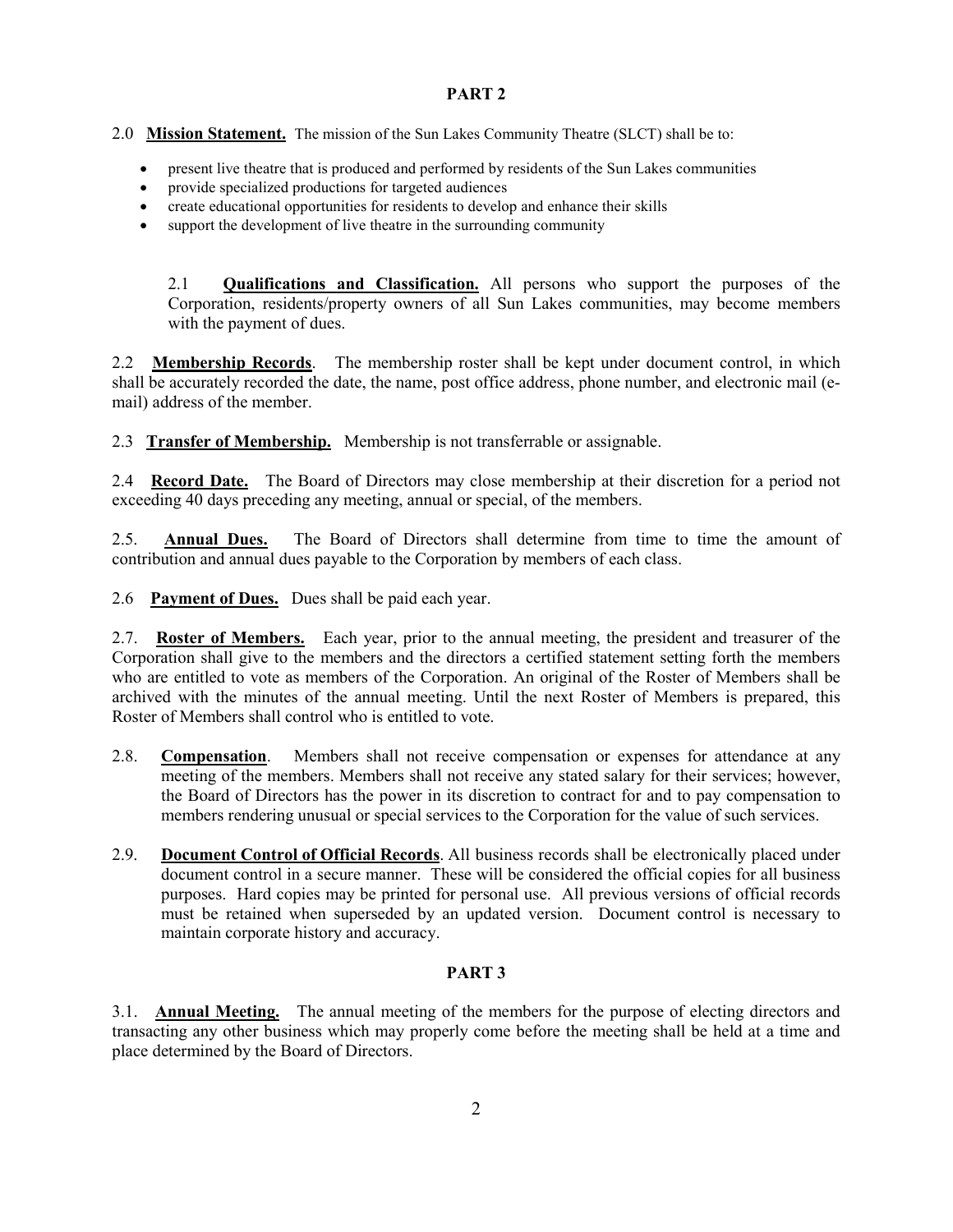3.2 **Special Meetings.** A special meeting of the members may be called at any time by the president, the Board of Directors, or by the president upon written petition requesting same by not fewer than 20% of all the members of the Corporation and filed with the secretary.

3.3 **Quorum.** At all meetings of the members of the Corporation, 20% of the members entitled to vote, present in person or by proxy, shall constitute a quorum. Every decision of a majority of such quorum shall be valid as a corporate act unless a larger vote is required by the Articles of Incorporation, these bylaws or the laws of the State of Arizona then in effect.

3.4 **Notice.** Notice of special members' meetings shall be in writing, signed by an officer of the Corporation. A notice shall be sent not less than 10 calendar days nor more than 50 calendar days prior to the date of the meeting, unless a longer period is required by law, to each member of record entitled to notice of such meeting, at the email address or registered post office address of such member as it appears on the records of the Corporation. Such notice shall state the time and place of the meeting and the purpose for which it is called, so far as is known at the date of the notice, and if the call be for an annual meeting, the notice shall so state. Such notice shall be sufficient for such meeting and any adjournment thereof. Any member may waive notice of any meeting either before, at, or after the meeting.

3.5 **Voting.** At any meeting of the members, each member shall have one vote. The Board of Directors may provide for vote by absentee ballot and the form of such absentee ballot. An absentee ballot is to be published in the newsletter prior to each board election. An absentee ballot may be revoked by the grantor prior to its exercise.

3.6 **Informalities and Irregularities.** All informalities or irregularities in any call or notice of a meeting, or in the areas of credentials, proxies, quorums, voting and similar matters, will be deemed waived if no objection is made at the meeting.

3.7 **Presiding Officer.** The president of the Corporation or a chairperson elected by the Board of Directors shall preside over the meeting of the members, and the secretary of the Corporation, or a secretary designed by the Board of Directors, shall be the recording secretary for the meeting.

3.8 **Order of Business.** The suggested order of business at meetings shall be as follows:

- 3.8.a Call to order
- 3.8.b Reading of minutes of previous meeting
- 3.8.c Reports of officers
- 3.8.d Reports of committee heads and committee members
- 3.8.e Other reports
- 3.8.f Unfinished business
- 3.8.g New business
- 3.8.h Election of directors
- 3.8.i Adjournment
- 3.9 **Inspection of Records.** Each member entitled to vote, upon written demand stating the purpose of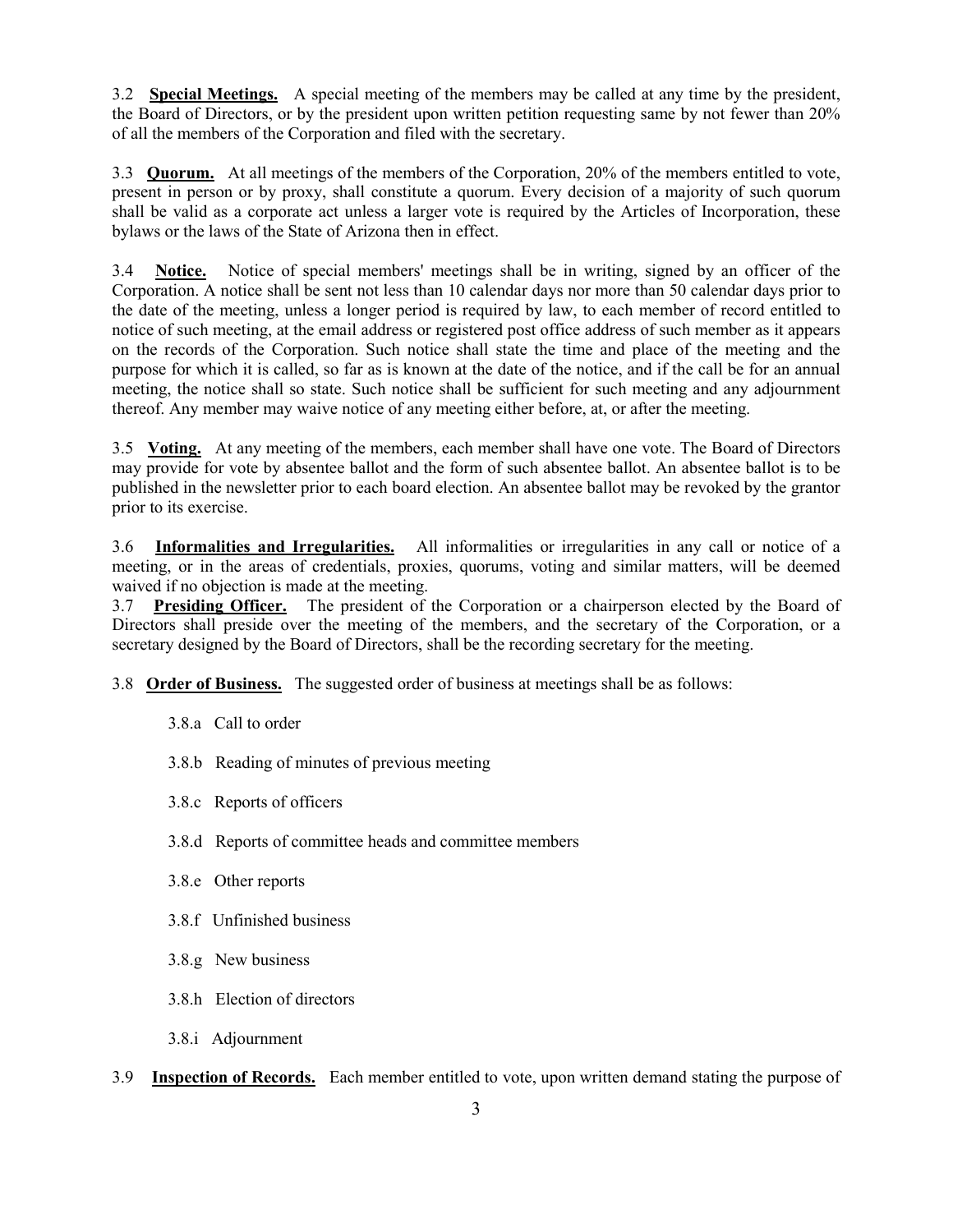the examination, may examine, in person or by agent or attorney, at any reasonable time, for any proper purpose, the Corporation's relevant books and records of account, minutes and record of members, and may make copies of, or extracts from the books, records, or minutes.

3.10 **Informal Action Without a Meeting.** Any action which under any provisions of the Arizona Non-Profit Corporation law may be taken at a meeting of the members may be taken without a meeting if a consent in writing, setting for the action taken, shall be signed by two-thirds of the persons entitled to vote with respect to the subject matter thereof. Such consent shall be filed with the secretary of the Corporation.

#### **PART 4**

4.1 **General Powers.** The property, affairs, and activities of the Corporation shall be managed by the Board of Directors, which shall have all powers granted by the State of Arizona to the board of directors of a non-profit organization. No resolution or motion to commit the Corporation on any matter shall be considered by the Corporation until it has been authorized by the Board of Directors. Such resolutions or motions, if offered at a meeting of members, shall be referred to the Board of Directors without discussion.

4.2 **Number and Qualifications.** The Board of Directors shall consist of such number of directors, not fewer than three (3) and not more than nine (9), as may be determined from time to time by the Board of Directors. Directors shall be members of the Corporation.

4.3 **Election of Directors.** The first Board of Directors shall be elected at the organization meeting of the Corporation. At such meeting, directors shall be elected for terms as follows:

one-third of the total number of directors for one year;

one-third of the total number of directors for two years;

one-third of the total number of directors for three years;

Thereafter, at each annual meeting of members, the members shall elect a number of directors equal to the number of directors whose terms expire as of that annual meeting, and each director so elected shall serve for a term of three (3) years. A director shall serve for the term for which he is elected and until his successor is elected and qualified. A director whose term expires or who resigns as a director shall not be appointed, elected or serve as a director until he has been off the Board of Directors for a period of twelve (12) months. A director who is elected to fill a vacancy on the Board of Directors for an unexpired term of less than one year may serve as a director, if elected, without having been off the Board of Directors for twelve (12) months. The term of a director who ceases to be an active member of the Corporation shall terminate immediately.

4.4 **Annual Meeting and Election of Officers.** Immediately after the annual meeting of members, the Board of Directors shall hold its annual meeting and elect the officers of the Corporation as follows: a president, a vice president, a secretary, a treasurer, and such other officers with such titles and with such powers and duties as may be deemed necessary by the Board of Directors. An officer must be a director and a member of the Corporation.

4.5 **Regular Meeting.** The Board of Directors shall meet at least quarterly. The president shall give each director reasonable notice of the time and place of each meeting of the Board of Directors. The Board of Directors shall keep minutes of its meetings and a full account of its transactions.

4.6 **Special Meetings.** Special meetings of the Board of Directors may be held from time to time upon call by the president, a majority of the Board of Directors, or two-thirds of the members of the Corporation.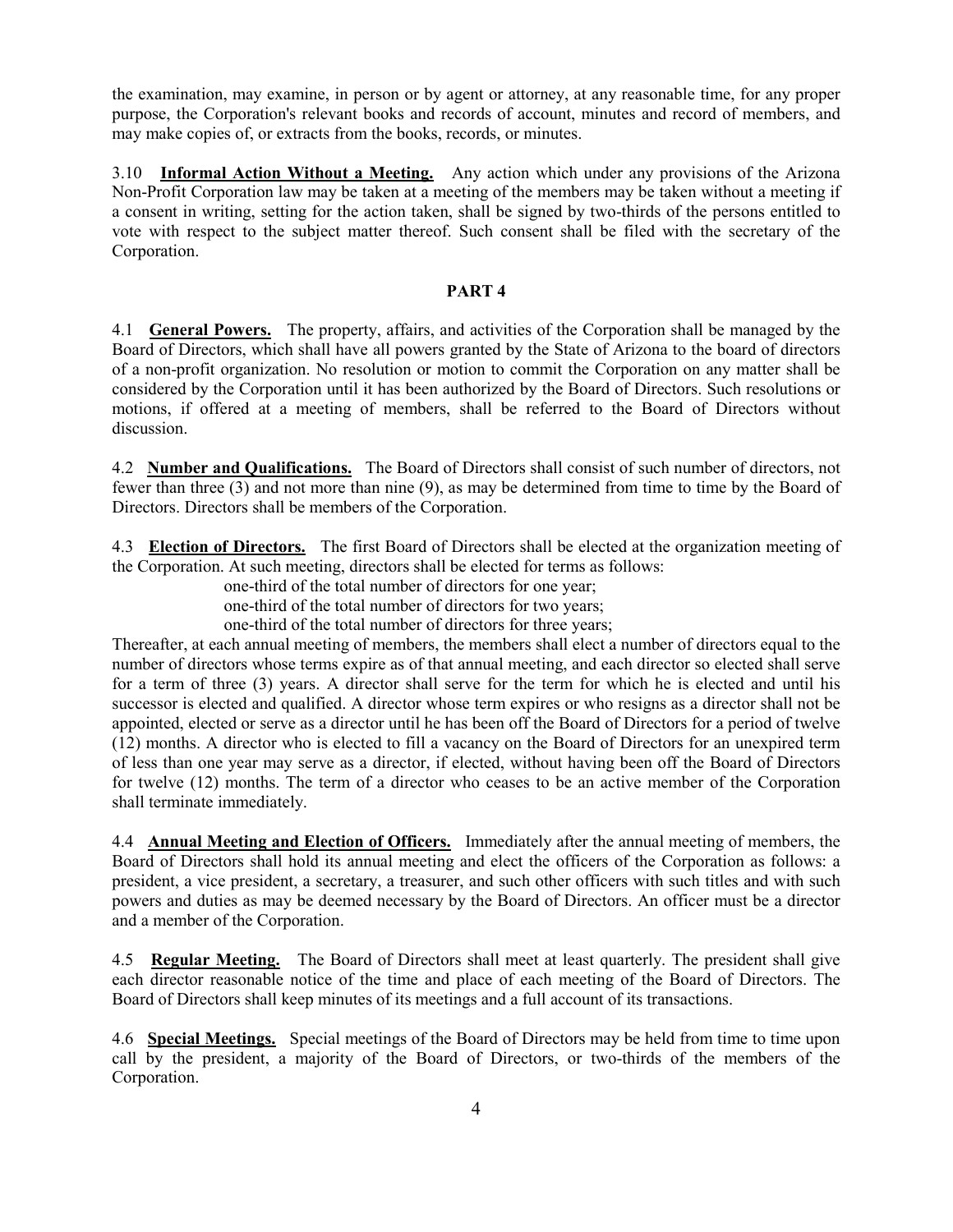Notice of special meetings of the Board of Directors shall be signed by the person(s) calling same, or by someone designated and so authorized and instructed by the person( s) calling same, and shall be sent by first class mail to each director at his post office address of record. or by electronic transmission (e-mail), with the Corporation not less than five (5) calendar days and not more than twenty (20) calendar days prior to the date of the meeting. Such notice shall state the time and place of the meeting and the purpose(s) for which it was called. No special meeting of the Board of Directors shall be valid unless notice of the meeting has been mailed to each director as provided above, or the giving of such notice shall have been waived in writing, or by electronic transmission (e-mail).

 Attendance of a director at a special meeting shall constitute a waiver of notice of such meeting, except where a director attends a meeting for the express purpose of objecting to the transaction of any business because the meeting is not lawfully called or convened.

4.7 **Quorum and Voting.** A majority of the Board of Directors at the time holding office shall constitute a quorum for the transaction of business. Each Board of Director present shall be entitled to one vote at each director's meeting. The act of the majority of the Board of Directors present at a meeting at which a quorum is present shall be the act of the Board of Directors. All informalities or irregularities in any call or notice of a meeting, or in the areas of credentials, quorums, voting and similar matters, will be deemed waived if no objection is made at the meeting.

4.8 **Presumption of Assent.** A director of the Corporation who is present at a meeting of the Board of Directors or of any committee, at which action is taken on any corporate matter, will be presumed to have assented to the action taken unless (1) his dissent is entered in the minutes of the meeting, (2) he files his written dissent of such action with the person acting as secretary of the meeting before the adjournment of the meeting, or (3) he forwards his written dissent by certified mail to the secretary of the Corporation immediately after the adjournment of the meeting. The right to dissent will not be available to a director who voted in favor of the action.

4.9 **Vacancies.** Any vacancy on the Board of Directors of the Corporation caused by the death, resignation, removal or other disqualification of a director may be filled by a majority vote of the remaining directors, even though not constituting a quorum, and such person who shall hold such office of director by like tenure for the unexpired term. Alternatively, at a special meeting called for that purpose, the members may fill any vacancy occurring on the Board of Directors for the unexpired term.

4.10 **Removal.** Any director may be removed by affirmative vote of two-thirds of the full Board of Directors for failure to participate, non-performance of duties, or other cause deemed sufficient by the Board of Directors. The members, by a vote of two-thirds of all members present at any special meeting called for the purpose, may remove from office any director, notwithstanding his term of office has not expired, and may forthwith at such meeting proceed to elect a successor for the unexpired term.

4.11 **Compensation**. Directors shall receive no compensation for their services as such but may, by resolution of the Board of Directors, be allowed reimbursement for their expenses actually and reasonably incurred on behalf of the Corporation.

4.12 **Informal Action Without a Meeting.** The Board of Directors may without a meeting, act by a resolution in writing (or in an email), agreed to by a majority of the full Board of Directors which shall be deemed to be action of the directors therein expressed, with the same force and effect as if the same had been duly passed by the same vote at a duly convened meeting, and it shall be the duty of the secretary of the Corporation to record such resolution in the minutes of the Corporation under its proper date. An approved Consent Agenda at the next official meeting of the Board of Directors can also be used to officially document the vote.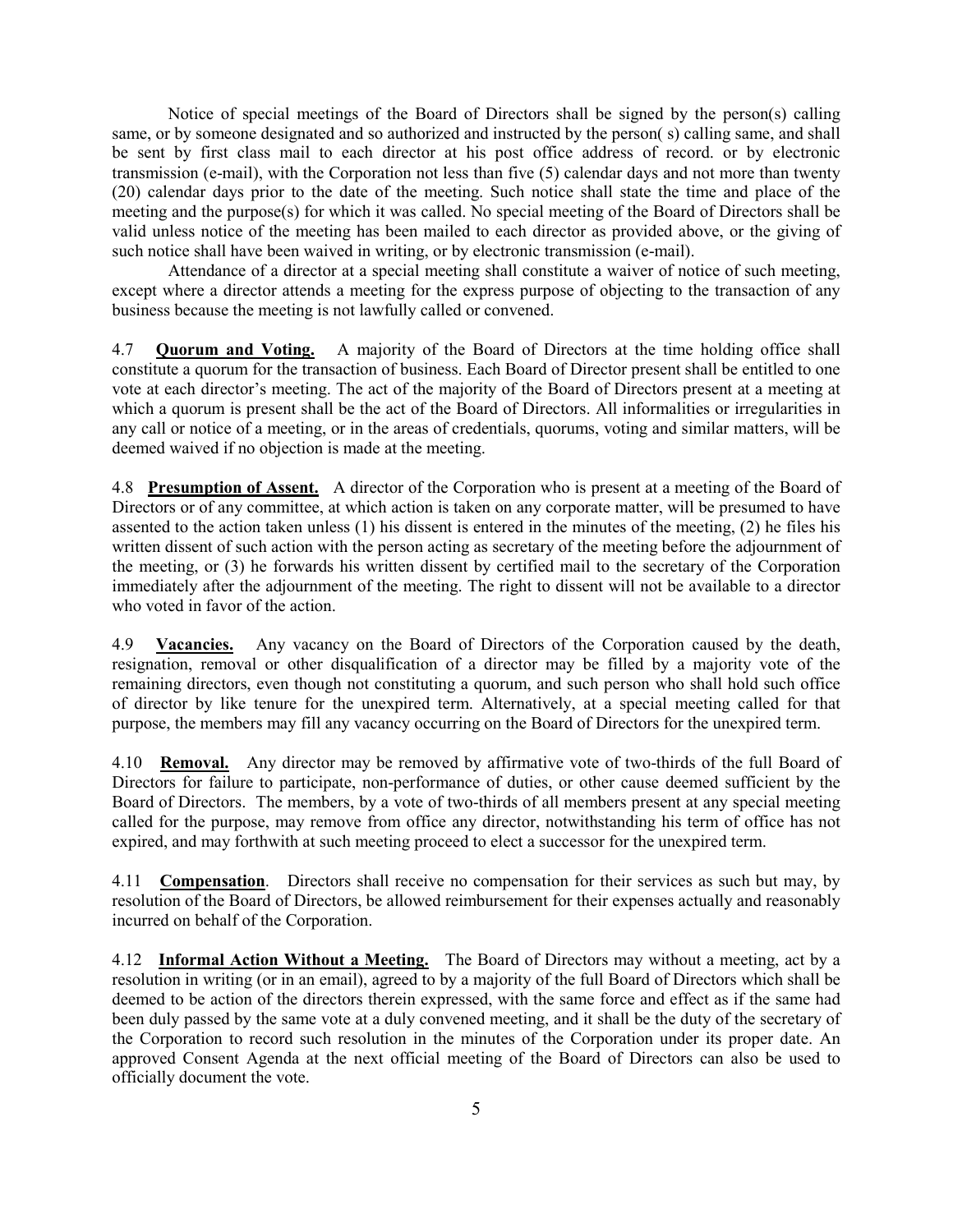4.13 **Executive Committee.** The Board of Directors, by resolution adopted by a majority of the full Board of Directors, may designate two or more of its members to constitute an Executive Committee. The designation of such committee and the obligation thereto of authority shall not operate to relieve the Board of Directors, or any members thereof, of any responsibility imposed by law.

4.13.a **Authority.** The Executive Committee, when the Board of Directors is not in session, shall have and may exercise all the authority of the Board of Directors except to the extent, if any, that such authority shall be limited by the resolution appointing the Executive Committee and except also that the Executive Committee shall not have the authority of the Board of Directors in reference to amending the Articles of Incorporation, adopting a plan of merger or consolidation, recommending to the members the sale, lease or other disposition of all or substantially all the property and assets of the Corporation otherwise than in the usual and regular course of its business, recommending to the members a voluntary dissolution of the Corporation or a revocation thereof, or amending the Bylaws of the Corporation.

4.13 .b **Tenure and Qualifications.** Each member of the Executive Committee shall hold office until the next regular annual meeting of the Board of Directors following his designation and until his successor is designated as a member of the Executive Committee and is elected and qualified.

4.13 .c **Meetings.** Regular meetings of the Executive Committee may be held without notice at such times and places as the Executive Committee may fix from time to time by resolution. Special meetings of the Executive Committee may be called by any member thereof upon not less than one day's notice stating the place, date and hour of the meeting, which notice may be written or oral, and if mailed, shall be deemed to be delivered when deposited in the United States mail addressed to the member of the Executive Committee at his business address. Any member of the Executive Committee may waive notice of any meeting and no notice of any meeting need be given to any member thereof who attends in person. The notice of a meeting of the Executive Committee need not state the business proposed to be transacted at the meeting.

4.13.d **Quorum.** A majority of the members of the Executive Committee shall constitute a quorum for the transaction of business at any meeting thereof and action of the Executive Committee must be authorized by the affirmative vote of a majority of the members present at a meeting at which a quorum is present.

4.l3.e **Informal Action Without a Meeting.** Any action that may be taken by the Executive Committee at a meeting may be taken without a meeting if a consent in writing, setting forth the action to be taken, shall be signed by all the members of the Executive Committee before such action is taken.

4.13.f **Vacancies.** Any vacancy on the Executive Committee may be filled by a resolution adopted by a majority of the full Board of Directors.

4.13.g **Removal and Resignations.** Any member of the Executive Committee may be removed at any time with or without cause by resolution adopted by a majority of the full Board of Directors. Any member of the Executive Committee may resign from the Executive Committee at any time by giving written notice to the president or secretary of the Corporation, and unless otherwise specified thereof, the acceptance of such resignation shall not be necessary to make it effective.

4.13.h **Procedure**. The Executive Committee shall elect a presiding officer from its members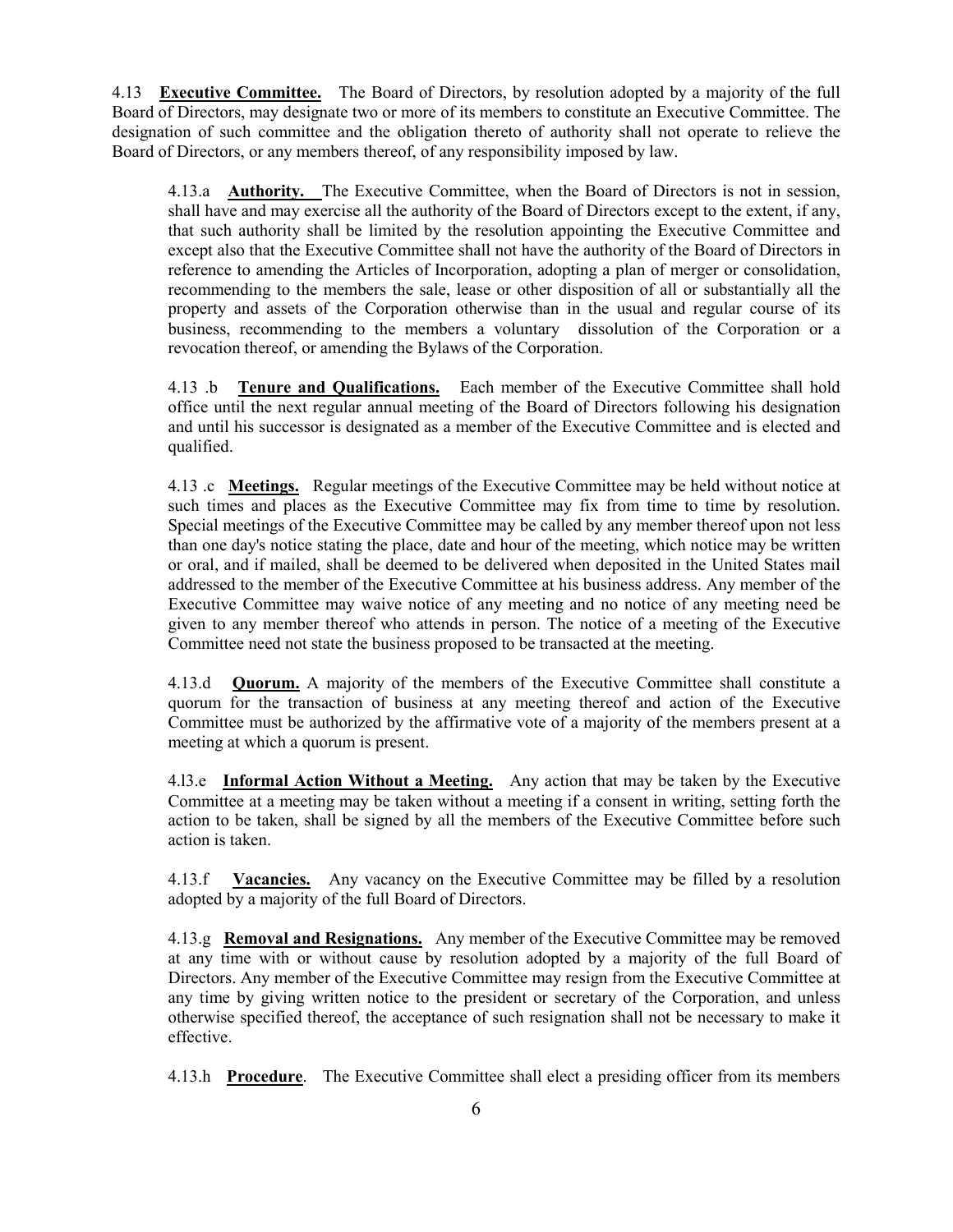and may fix its own roles of procedure which shall not be inconsistent with these Bylaws. The Executive Committee shall keep regular minutes of its meetings and report the same to the Board of Directors prior to the directors next meeting.

4.14 **Nominating Committees.** Prior to the annual meeting of the members, the Board of Directors shall appoint a committee to nominate persons for the director positions becoming vacant. The committee shall present their nominations for directors at the annual meeting of members.

4.15 **Special Committees.** The Board of Directors may also, from time to time, appoint any Special Committees deemed by it expedient, and refer to such Special Committees any matters with instructions and/or powers to act. Each Special Committee shall keep regular minutes of the transaction of their meetings and make such minutes available to the Board of Directors at the next meeting thereof following the proceedings of the Special Committee.

#### **PART 5**

5.1 **Officers**. The officers of the Corporation shall include a president, a vice president, a secretary, a treasurer, and such other officers with such titles, powers, and duties as may be prescribed by the Board of Directors. All officers shall be members and directors and shall be elected by the Board of Directors at its annual meeting or whenever a vacancy occurs. Each officer shall serve until a successor is elected and qualified.

5.2 **President.** The president shall preside at all meetings of the members and the Board of Directors. The president, along with other authorized officers, shall sign for and on behalf of the Corporation, or in its name, deeds, mortgages, contracts, and other instruments in writing, except that contracts may be signed with like effect by any other officer or employee of the Corporation specified in these bylaws or designated by the Board of Directors. While actively engaged in conducting the business of the Corporation, the president shall be charged with all the duties, and have all the authority, customarily performed and exercised by the chief executive of a corporation organized under the laws of Arizona, and shall perform such other duties as may be prescribed by the Board of Directors.

5.3 **Vice President.** The vice president shall have and may exercise such powers, and shall perform such duties, as may be delegated by the Board of Directors or the president of the Corporation. The vice president shall, in the event of the death, absence, or other disability of the president, perform all the duties, and exercise all the authority, of the president.

5.4 **Secretary**. The secretary shall record and keep the minutes of all meetings of the members, the Board of Directors, and any special committee of the Board of Directors; and keep the seal of the Corporation and affix and attest the same upon any document executed by the Corporation requiring a seal.

5.5 **Treasurer.** The Treasurer shall be a non-voting, non-elected member of the Board who is approved by the General Membership but is not subject to term limits. The Treasurer may be removed from office per standard removal procedures described above. The treasurer shall be the custodian of all monies belonging to the corporation and shall hold all funds of the Corporation subject to the order of the Board of Directors or persons thereunto authorized by the Board of Directors, and the treasurer shall deposit the funds of the corporation with such bank or banks as the Board of Directors may approve and designate. At each annual meeting of the members, and at each annual meeting of the Board of Directors, and whenever called upon at any other directors' meeting, the treasurer shall make a complete and correct report of the corporation's accounts and disclose the true financial condition of the Corporation. The treasurer shall submit the books and accounts of the Corporation for audit when so requested by the Board of Directors. The treasurer shall keep the membership records of the corporation.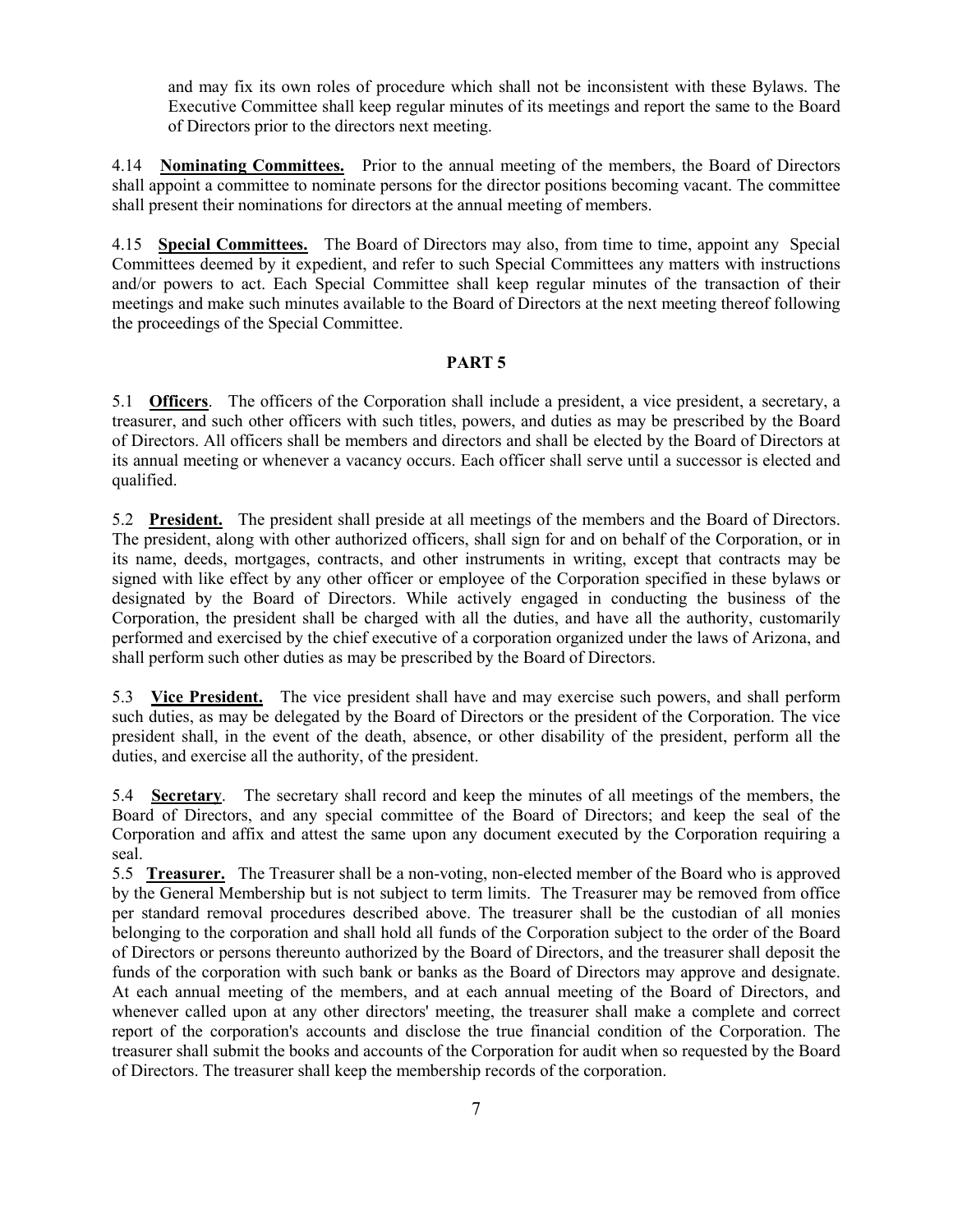5.6 **Other Officers.** Any assistant secretary elected by the Board of Directors, shall have and may exercise the same powers and perform the same duties as the secretary, subject to supervision by the secretary; and any assistant treasurer elected by the Board of Directors, shall have and may exercise the same powers and perform the same duties as the treasurer, subject to the supervision of the treasurer. Such assistant secretary, assistant treasurer, and any and all other officers elected by the Board of Directors, shall have and may exercise such powers and perform such duties as may be assigned to them by the Board of Directors.

5.7 **Compensation for Non-Profit Corporate Officers.** The officers of the Corporation shall not receive any salary or compensation for services rendered to the Corporation unless there is approval of the compensation by a majority of the Board of Directors in attendance at a duly held meeting, with any person seeking salary or compensation abstaining from voting on the matter.

5.8 **Bonds and Other Requirements.** The Board of Directors may require any officer to give bond to the Corporation (with sufficient surety and conditioned for the faithful performance of the duties of his office) and to comply with such other conditions as may from time to time be required of such officer by the Board of Directors. The premium on any bond shall be paid by the Corporation.

5.9 **Removal of Officers.** The Board of Directors may at any time, by a majority vote of the full Board of Directors, remove any officer or agent of the Corporation, with or without cause, and declare such office or offices vacant; or in the case of the absence or disability of any officer or for any other reason considered sufficient, the Board of Directors may temporarily delegate his powers and duties to any other officer or to any director.

5.10 **Vacancies.** In case of any vacancy among the officers by death, resignation, disqualification, or any other cause, the Board of Directors shall elect a successor to hold office until the next annual meeting of the Board of Directors.

5.11 **Committees.** The president may appoint such committees as he deems necessary to implement the intended purposes of the Corporation.

#### **PART 6**

6.1 **Description.** The Corporation shall have a corporate seal in the form of two circular conforming metal discs bearing the imprint and inscription of the name of the Corporation, in the center with, the words *Corporate Seal, Arizona* and the year of incorporation.

6.2 **Use.** The corporate seal shall be impressed upon all instruments executed by the Corporation upon which a seal is required by law.

6.3 **Authorization**. In the absence of the secretary or assistant secretary, any officer authorized by the Board of Directors may affix the seal of the Corporation to any instrument requiring a seal.

#### **PART 7**

- 7.1 **Fiscal Year.** The fiscal year of the Corporation shall be July 1 to June 30 of the following year.
- 7.2 **Bank Accounts.** All funds of the Corporation shall be deposited to its credit in such banks or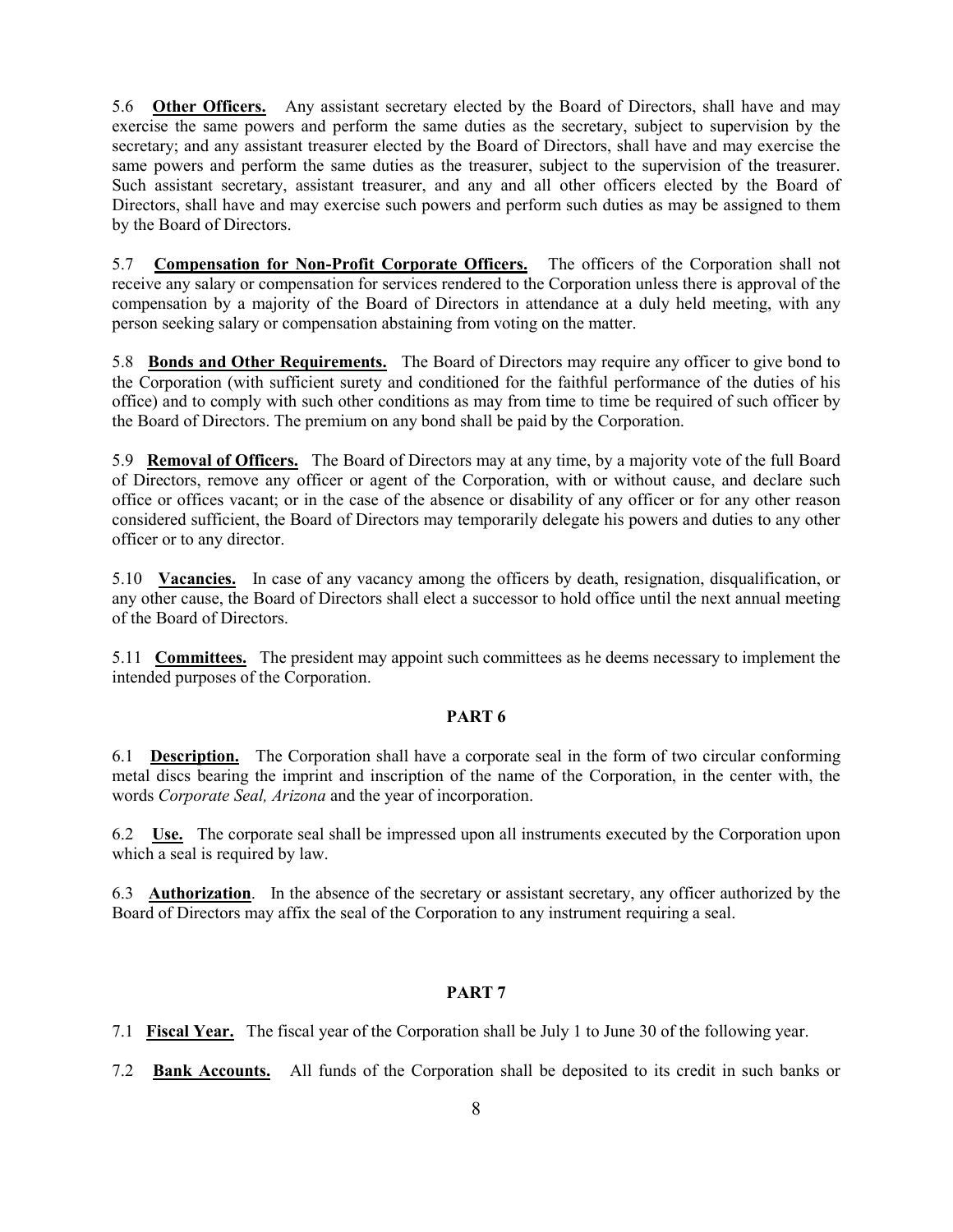financial institutions designated by the Board of Directors. No funds shall be withdrawn therefrom unless the checks or other orders evidencing such withdrawals are signed by such officers or directors as the Board of Directors shall designate.

7.3 **Contracts.** The Board of Directors may authorize any officer or agent of the Corporation, in addition to the officers so authorized by these Bylaws, to enter into any contract or execute and deliver any instrument in the name of and on behalf of the Corporation, and such authority may be general or confined to specific instances.

7 .4. **Gifts.** The Board of Directors may accept on behalf of the Corporation any contribution, gift, bequest or devise for the general purposes or for any special purposes of the Corporation.

7.5 **Books and Records.** The Corporation shall keep correct and complete books and records of account and shall keep minutes of the proceedings of its members, Board of Directors and committees of the Board of Directors. The Corporation shall keep at its statutory agent's office, or its known place of business, a record of the names and addresses of its members entitled to vote. Books, records and minutes shall be in written form or in any other form capable of being converted into written form within a reasonable time.

#### **PART 8**

8.1 **Vote Required.** These Bylaws may be amended by a majority vote of the members of the Corporation at the annual meeting of members or at a special meeting of the members called for that purpose.

8.2 **Notice of Meetings for Amending Bylaws**. An amendment to the Bylaws may be adopted at any annual meeting of the members without previous notice, but if to be adopted at a special members' meeting, notice thereof shall be given in the call for the special meeting.

#### **PART 9**

9.1 **Prohibition Against Sharing in Corporate Earnings.** No member, director, officer, or employee of, or member of a committee of, or other person connected with the Corporation, or any other private individual, shall at any time receive any of the net earnings or pecuniary profit from the operations of the Corporation. This shall not prevent the payment to any such person of such reasonable compensation for services rendered to or for the Corporation in effecting any of its purposes as shall be fixed by the Board of Directors. No such person shall be entitled to share in the distribution of any of the corporate assets upon the dissolution of the Corporation. All members of the Corporation shall be deemed to have expressly consented and agreed that upon dissolution or winding up of the affairs of the Corporation, whether voluntary or involuntary, the assets of the Corporation, after all debts have been satisfied, shall be distributed, transferred, conveyed, delivered, and paid over, in such amounts as the Board of Directors may determine or as may be determined by a court of competent jurisdiction upon application of the Board of Directors, to one or more organizations organized and operated exclusively for charitable, religious, scientific, testing for public safety, literary, or educational purposes and which would then qualify under the provisions of Section  $501(c)(3)$  of the Internal Revenue Code and the regulations thereunder as they now exist or as they may hereafter be amended.

9.2 **Investment.** The Corporation shall have the right to retain all or any part of any securities or property acquired by it in whatever manner, and to invest and reinvest any funds held by it, as directed by the Board of Directors, which is or may hereafter be permitted by law. No action shall be taken by or on behalf of the Corporation if such action is a prohibited transaction or would result in the denial of the tax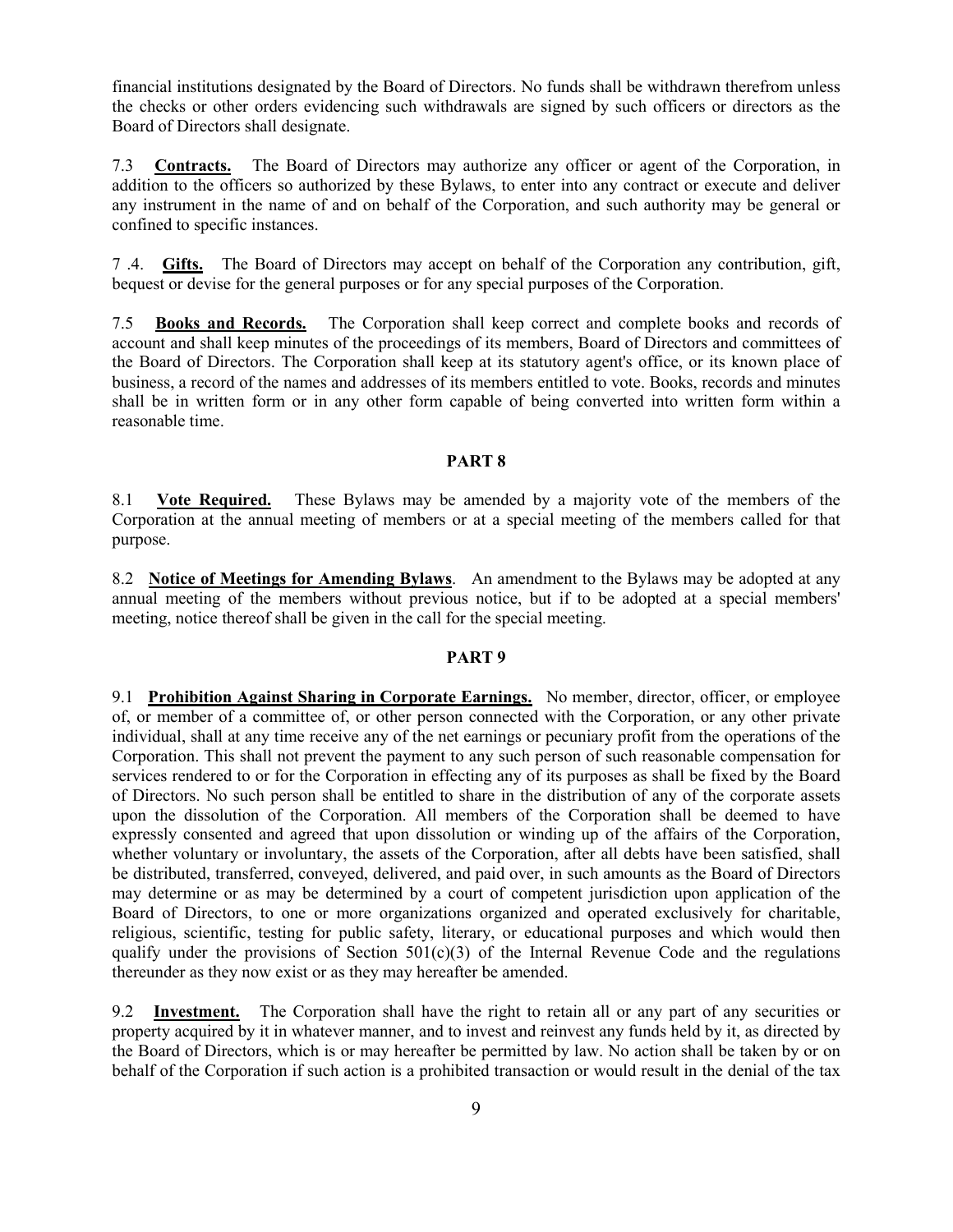exemption under Sections 503 or 507 of the Internal Revenue Code and the regulations thereunder as they now exist or as they may hereafter be amended.

9.3 **Exempt Activities.** Notwithstanding any other provision of these Bylaws, no member, director, officer, employee, or representative of the Corporation shall take any action or carry on any activity by or on behalf of the Corporation not permitted to be taken or carried on by an organization exempt under Section  $501(c)(3)$  of the Internal Revenue Code and its regulations as they now exist or as they may hereafter be amended, or by an organization, contributions to which are deductible under Section 170(c)(2) of such Code and regulations as they now exist or as they may hereafter be amended.

9.4 **Indemnification of Directors and Officers.** The Corporation shall indemnify every person and his estate, who by reason of the fact that the person is or was a director or officer of the Corporation, against liabilities and damages, including financial loss for judgments, fines and amounts paid or agreed to be paid in settlement of any claim, and in addition, the necessary and reasonable costs and expenses, including attorney's fees, incurred in connection therewith. This indemnification shall be mandatory in all circumstances in which indemnification is permitted by the express provisions of Chapter 5, Title 10, Arizona Revised Statutes, and all amendments or additions thereto at any time in force or effect, and such indemnification shall be permissive in all other circumstances in which indemnification is not prohibited by law. In addition, permissive indemnification of any such person who incurs loss and expenses as above mentioned shall be permitted in any circumstances in which such indemnification is not prohibited by law and in which it is determined, in accordance with the provisions of A.R. S. Section 10-1OO5B, that such person acted, or failed to act, in good faith and in a manner the person reasonably believed to be in, or not opposed to, the best interests of the Corporation, and, with respect to any criminal action or proceeding, had no reasonable cause to believe the conduct was unlawful. As used herein, expenses shall include, but shall not be limited to, amounts of judgments, settlements of any claims, penalties or fines and interest thereon, rendered, levied or adjudged against such persons, costs of action, suit or proceeding, attorneys' fees, expert witness fees and amounts paid in settlement by such persons, provided that such settlement shall have been, or is thereafter, approved by the Board of Directors of the Corporation. It is intended hereby to comply with and take full advantage of Arizona laws governing such indemnification.

9.5 **Loans to Directors and Officers Prohibited**. The Corporation shall not lend money to, or use its credit to assist, its directors or officers, whether or not they are employees. Any director or officer who assents to, or participates in, the making of any such loan shall be liable to the Corporation for the amount of such loan until the repayment of the loan.

9.6 **Limitation of Liability of Directors**. The personal liability of the directors to the Corporation and its members for monetary damages for breach of fiduciary duty as a director is eliminated except for the following:

9.6.a Any breach of the director's duty of loyalty to the Corporation or its members;

9.6. b Acts or omissions which are not in good faith or which involve intentional misconduct or a knowing violation of law;

9.6.c A violation of A. R .S. Section10-1026 regarding the prohibition of shares of stock and dividends;

9.6.d Any transaction from which the director derived an improper personal benefit; and

9.6. e A violation of A.R. S. Section 1 0-1 097 regarding member and director conflicts of interest.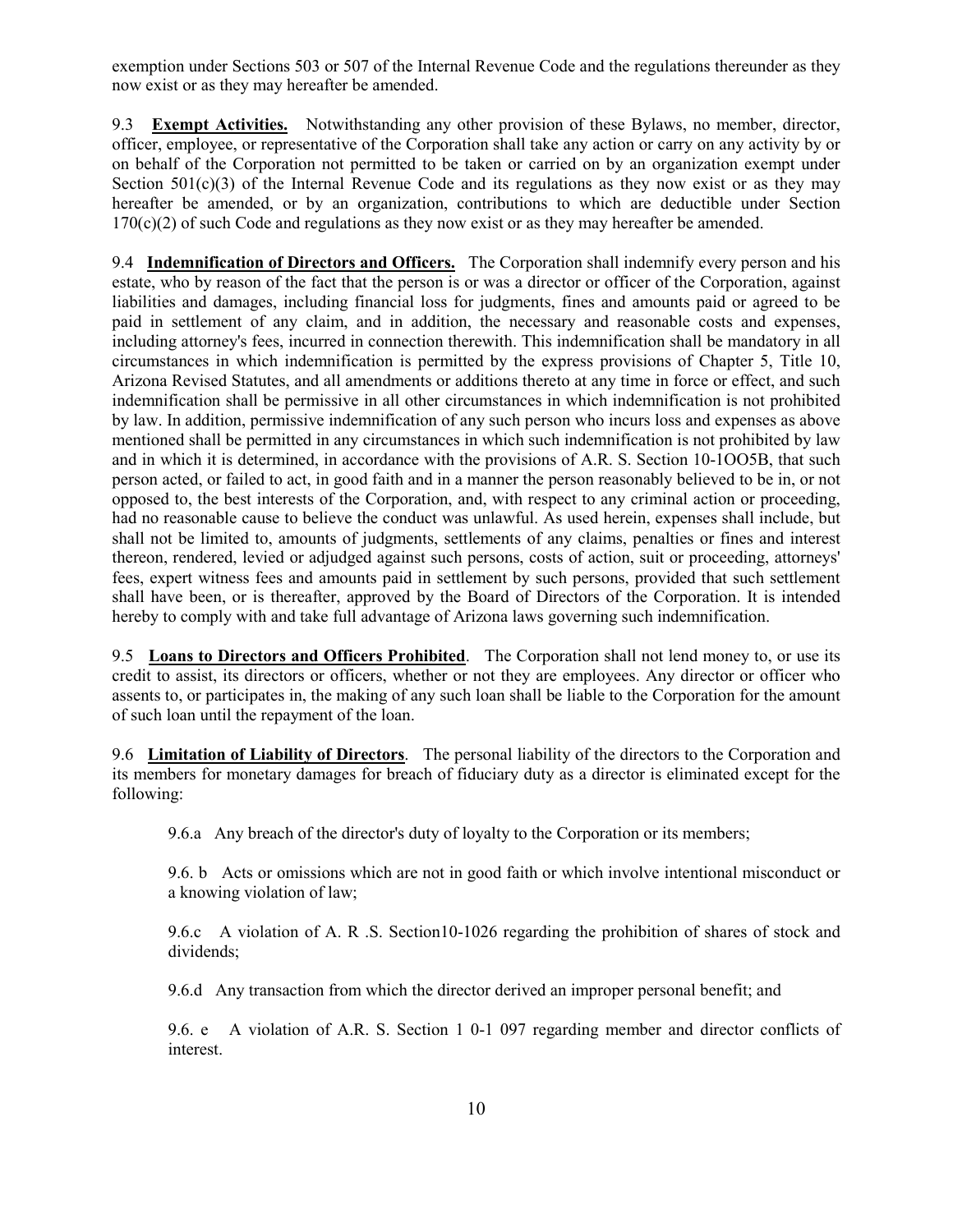#### 9.7 **Member and Director Conflicts of Interest.**

9.7. a No contract or other transaction between the Corporation and one or more of its members, directors, officers, or any other corporation, firm, association or entity in which one or more of its members, directors or officers are members, directors or officers or are financially interested, shall be void or voidable because of such relationship or interest, or because any member, director, or officer is present at the meeting of the Board of Directors or a committee of the Board of Directors which authorizes, approves or ratifies such contract or transaction, or because his or their votes are counted for such purpose, if any of the following apply:

9.7. a(l) The fact of such relationship or interest is disclosed or known to the Board of Directors or committee which authorizes, approves or ratifies the contract or transaction by a vote or consent sufficient for the purpose without counting the votes or consents of those interested directors.

9.7.a(2) The fact of such relationship or interest is disclosed or known to the members entitled to vote on the matter, if any, and they authorize, approve or ratify the contract or transaction by vote or written consent.

9.7.a(3) The contract or transaction is fair and reasonable to the Corporation at the time the contract or transaction is authorized, approved or ratified in the light of circumstances known to those entitled to vote on the matter at that time.

9.7. b Any person seeking to establish that a contract or transaction described in this section is void or voidable must prove by clear and convincing evidence, that subsection 9.7 .a, paragraphs (1), (2) and (3) of this section are not applicable.

9.7.c Common or interested members, directors or officers may be counted in determining the presence of a quorum at a meeting of the Board of Directors, members or a committee of directors or members which authorizes, approves or ratifies the contract or transaction.

9.8 Conflict of Interest Policy: Exceptions.

9.8.a The Board of Directors of the Corporation may adopt a policy regarding transactions between the Corporation and interested persons. In this section, "interested person" means an officer or director of the Corporation or any other corporation, firm, association or entity in which an officer or director of the Corporation is a member, officer or director or has a financial interest.

9.8. b The requirements of this section do not apply:

9.8.b(1) If the Corporation had assets at the end of its last fiscal year with a book value of less than \$1,000,000 dollars, net of accumulated depreciation, or had gross receipts or revenues of less than \$500,000 dollars in its last fiscal year; or

9.8.b(2) If the Corporation offers goods or services only to members who are entitled to vote for its board of directors.